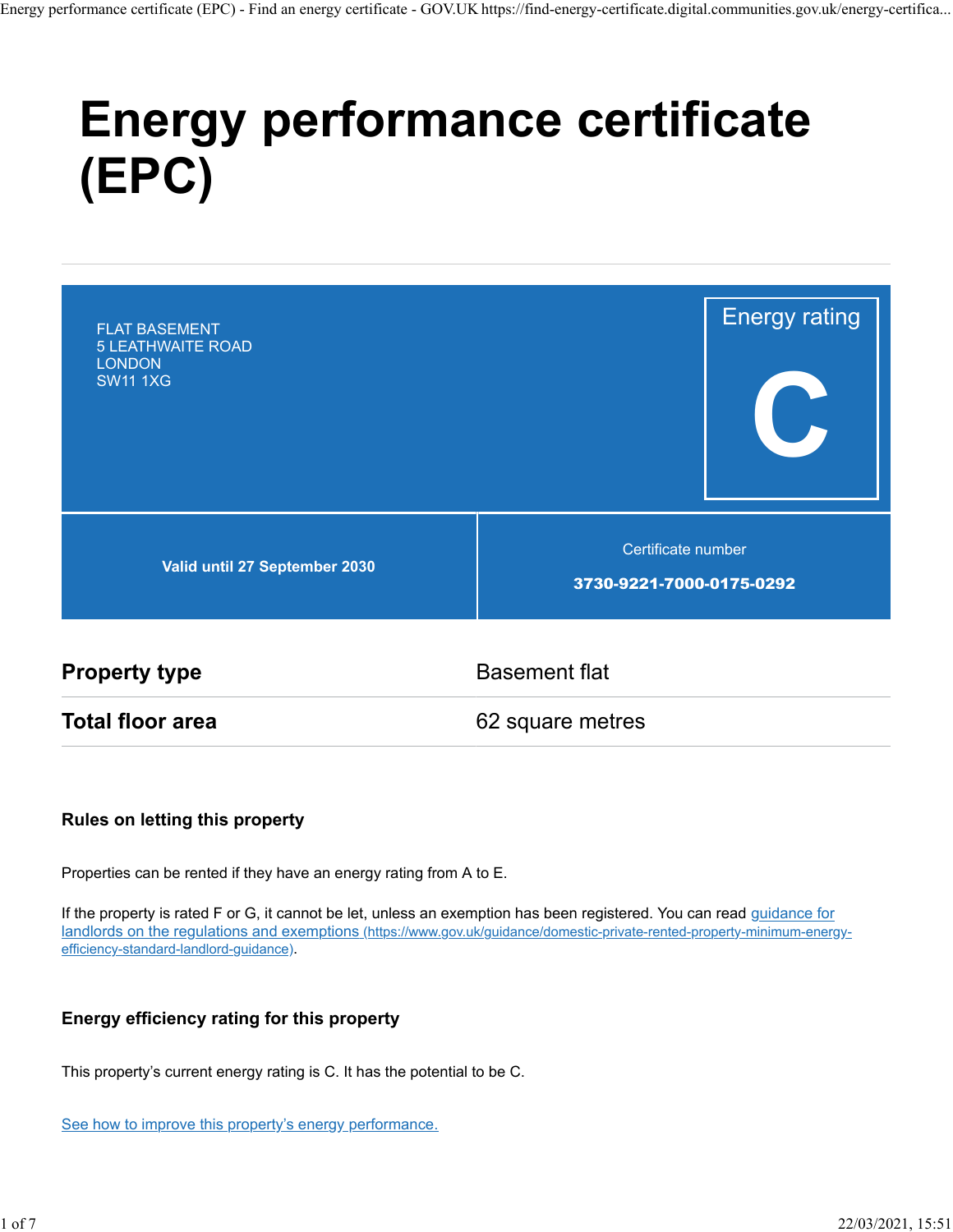

The graph shows this property's current and potential energy efficiency.

Properties are given a rating from A (most efficient) to G (least efficient).

Properties are also given a score. The higher the number the lower your fuel bills are likely to be.

The average energy rating and score for a property in England and Wales are D (60).

#### **Breakdown of property's energy performance**

This section shows the energy performance for features of this property. The assessment does not consider the condition of a feature and how well it is working.

Each feature is assessed as one of the following:

- very good (most efficient)
- good
- average
- poor
- very poor (least efficient)

When the description says "assumed", it means that the feature could not be inspected and an assumption has been made based on the property's age and type.

**Feature Description Rating**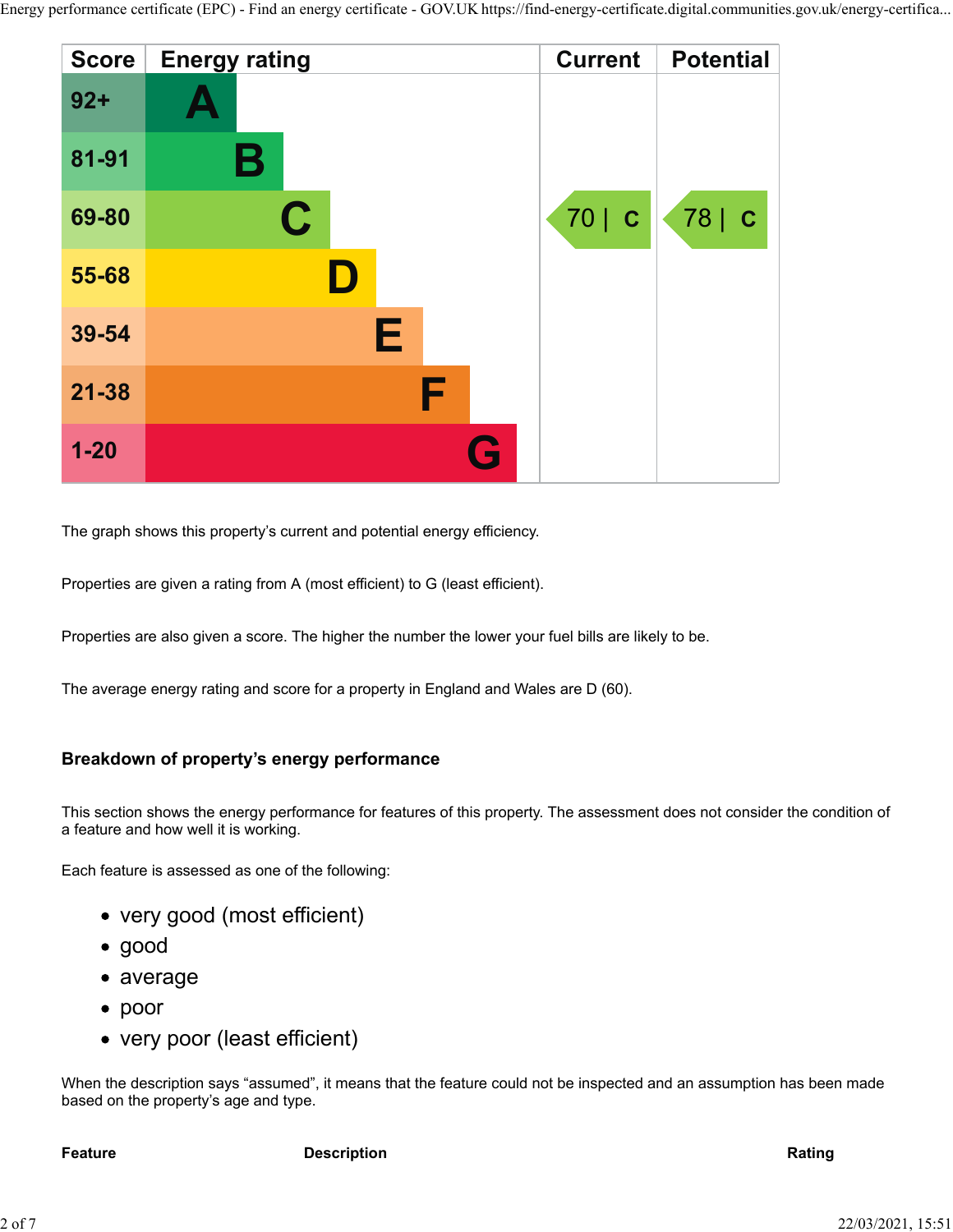| <b>Feature</b>       | <b>Description</b>                             | Rating    |
|----------------------|------------------------------------------------|-----------|
| Wall                 | Solid brick, as built, no insulation (assumed) | Very poor |
| Window               | Single glazed                                  | Very poor |
| Main heating         | Boiler and radiators, mains gas                | Good      |
| Main heating control | Programmer, TRVs and bypass                    | Average   |
| Hot water            | From main system                               | Good      |
| Lighting             | Low energy lighting in 80% of fixed outlets    | Very good |
| Roof                 | (another dwelling above)                       | N/A       |
| Floor                | Solid, no insulation (assumed)                 | N/A       |
| Secondary heating    | None                                           | N/A       |

# **Primary energy use**

The primary energy use for this property per year is 200 kilowatt hours per square metre (kWh/m2).

#### What is primary energy use?  $\blacktriangleright$

#### **Environmental impact of this property**

One of the biggest contributors to climate change is carbon dioxide (CO2). The energy used for heating, lighting and power in our homes produces over a quarter of the UK's CO2 emissions.

| An average household<br>produces        | 6 tonnes of CO2   |
|-----------------------------------------|-------------------|
| This property produces                  | 2.2 tonnes of CO2 |
| This property's potential<br>production | 1.4 tonnes of CO2 |

By making the recommended changes, you could reduce this property's CO2 emissions by 0.8 tonnes per year. This will help to protect the environment.

Environmental impact ratings are based on assumptions about average occupancy and energy use. They may not reflect how energy is consumed by the people living at the property.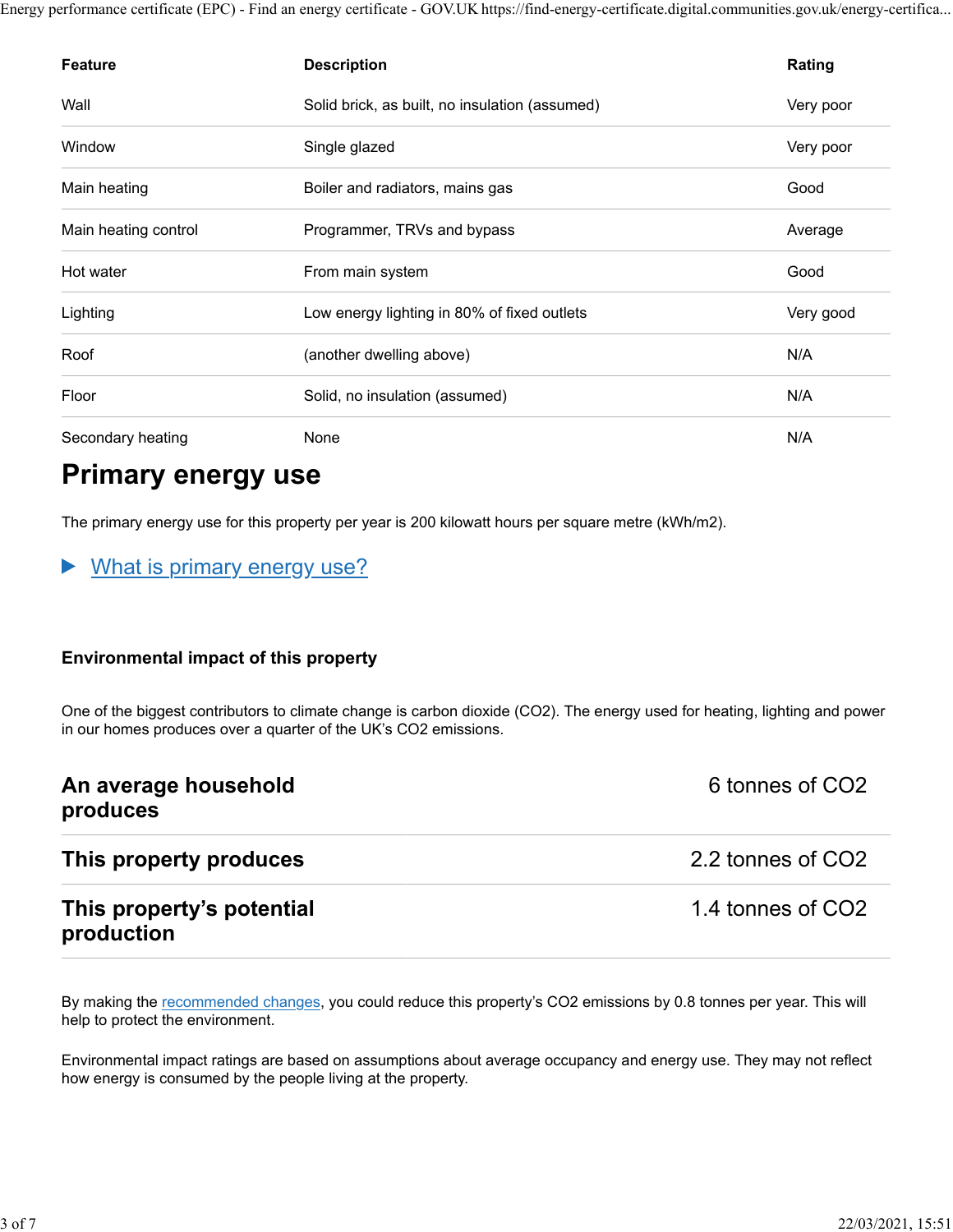#### **How to improve this property's energy performance**

Making any of the recommended changes will improve this property's energy efficiency.

If you make all of the recommended changes, this will improve the property's energy rating and score from C (70) to C (78).

#### What is an energy rating?

# **Recommendation 1: Internal or external wall insulation**

Internal or external wall insulation

| <b>Typical installation cost</b>                        | £4,000 - £14,000 |
|---------------------------------------------------------|------------------|
| <b>Typical yearly saving</b>                            | £68              |
| Potential rating after carrying out<br>recommendation 1 | 73 C             |

# **Recommendation 2: Floor insulation (solid floor)**

Floor insulation (solid floor)

| <b>Typical installation cost</b>                               | $£4,000 - £6,000$ |
|----------------------------------------------------------------|-------------------|
| <b>Typical yearly saving</b>                                   | £26               |
| Potential rating after carrying out<br>recommendations 1 and 2 | 75 C              |

# **Recommendation 3: Double glazed windows**

Replace single glazed windows with low-E double glazed windows

| <b>Typical installation cost</b> | £3,300 - £6,500 |
|----------------------------------|-----------------|
| <b>Typical yearly saving</b>     | £49             |

Potential energy

rating

**C**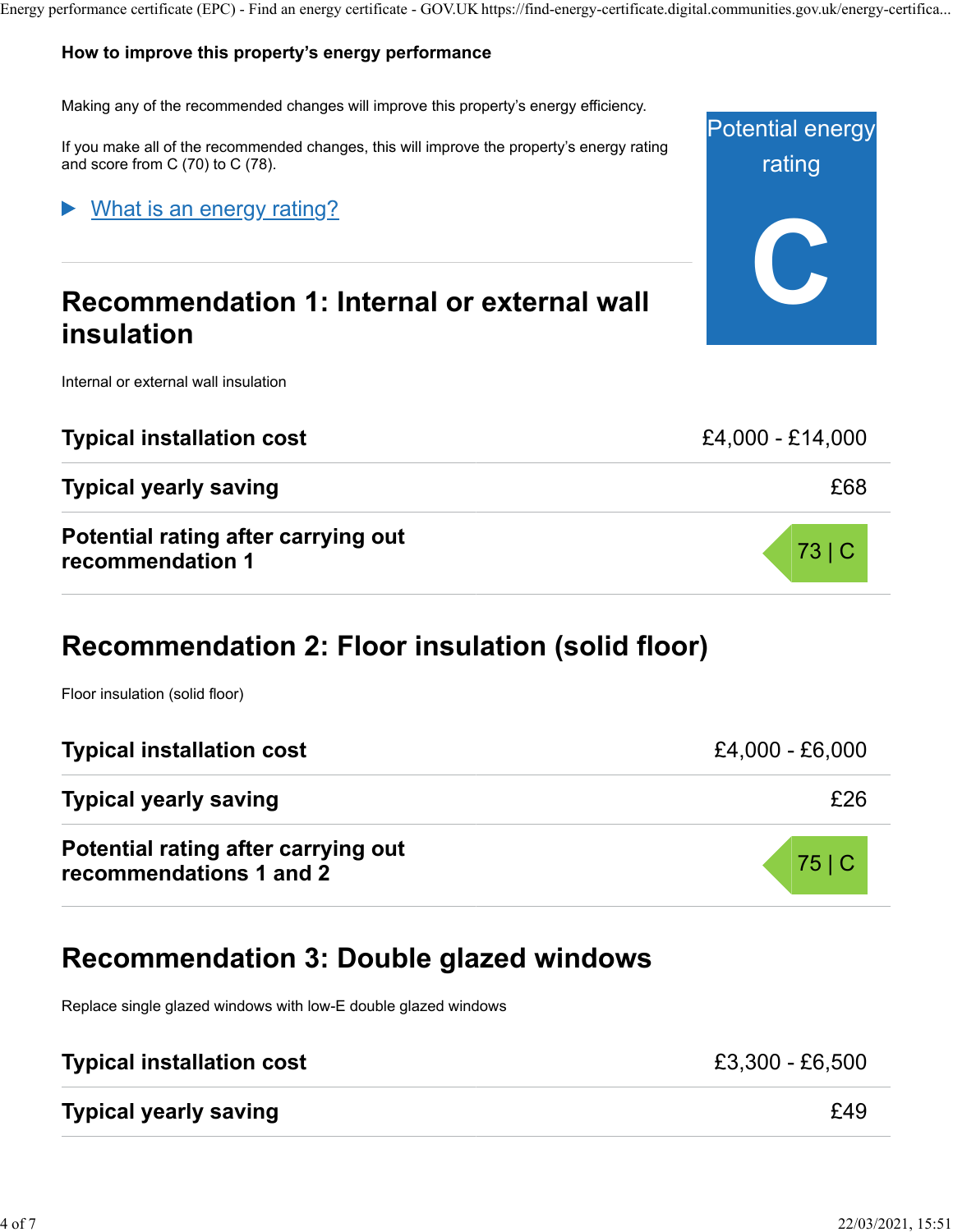### **Potential rating after carrying out recommendations 1 to 3**



£540

# **Paying for energy improvements**

Find energy grants and ways to save energy in your home. (https://www.gov.uk/improve-energy-efficiency)

**Estimated energy use and potential savings**

### **Estimated yearly energy cost for this property**

#### **Potential saving Example 20143**

The estimated cost shows how much the average household would spend in this property for heating, lighting and hot water. It is not based on how energy is used by the people living at the property.

The estimated saving is based on making all of the recommendations in how to improve this property's energy performance.

For advice on how to reduce your energy bills visit Simple Energy Advice (https://www.simpleenergyadvice.org.uk/).

# **Heating use in this property**

Heating a property usually makes up the majority of energy costs.

#### **Estimated energy used to heat this property**

| <b>Space heating</b> | 5613 kWh per year |  |
|----------------------|-------------------|--|
| <b>Water heating</b> | 1956 kWh per year |  |

#### **Potential energy savings by installing insulation**

**Type of insulation Amount of energy saved** 

**Solid wall insulation** 1473 kWh per year

You might be able to receive Renewable Heat Incentive payments (https://www.gov.uk/domestic-renewable-heat-incentive). This will help to reduce carbon emissions by replacing your existing heating system with one that generates renewable heat. The estimated energy required for space and water heating will form the basis of the payments.

#### **Contacting the assessor and accreditation scheme**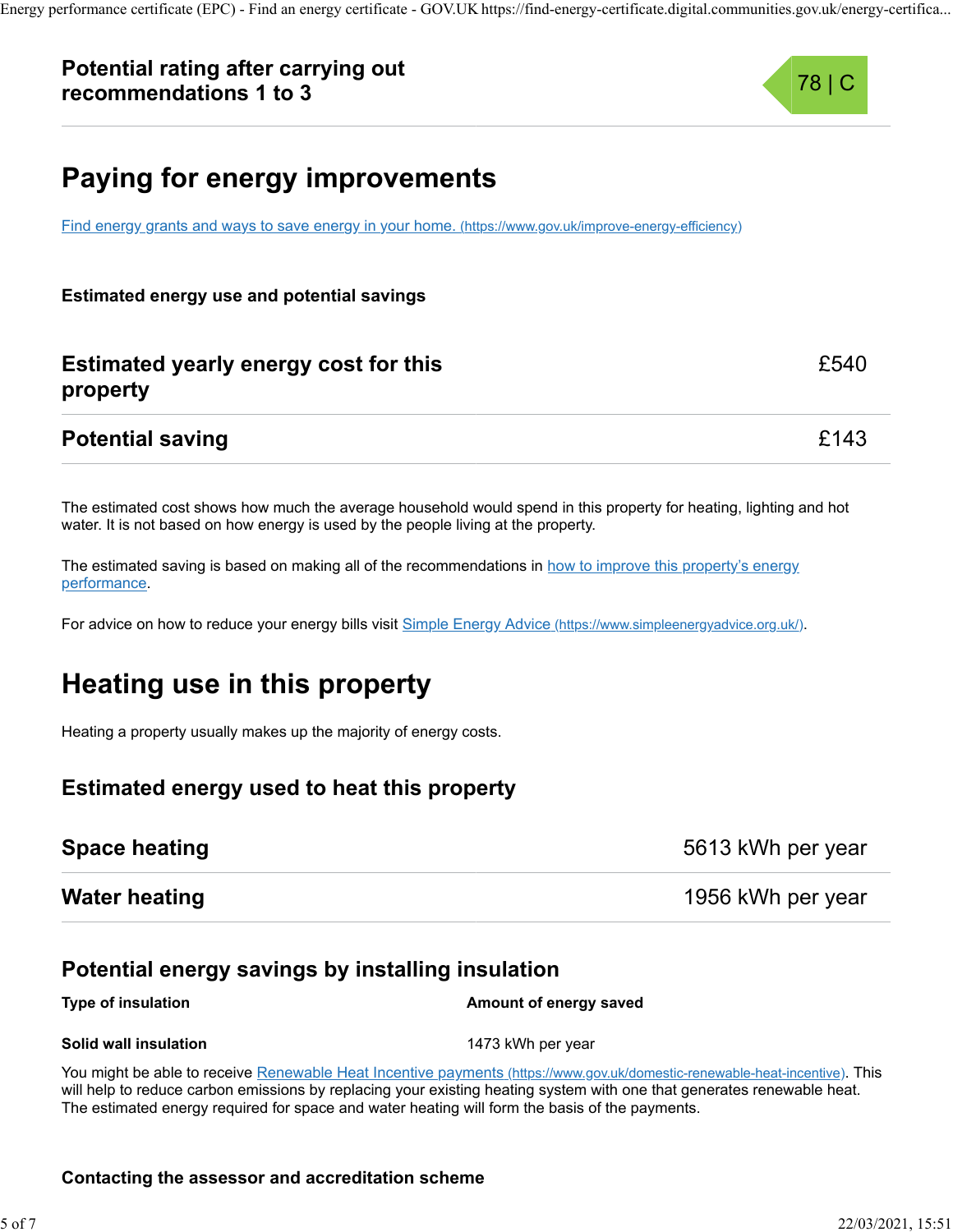This EPC was created by a qualified energy assessor.

If you are unhappy about your property's energy assessment or certificate, you can complain to the assessor directly.

If you are still unhappy after contacting the assessor, you should contact the assessor's accreditation scheme.

Accreditation schemes are appointed by the government to ensure that assessors are qualified to carry out EPC assessments.

# **Assessor contact details**

| Assessor's name  | <b>Ben Reed</b>          |
|------------------|--------------------------|
| <b>Telephone</b> | 07976 232758             |
| Email            | info@r3photography.co.uk |

## **Accreditation scheme contact details**

| <b>Accreditation scheme</b> | <b>Elmhurst Energy Systems Ltd</b> |
|-----------------------------|------------------------------------|
| <b>Assessor ID</b>          | EES/020391                         |
| <b>Telephone</b>            | 01455 883 250                      |
| <b>Email</b>                | enquiries@elmhurstenergy.co.uk     |

# **Assessment details**

| <b>Assessor's declaration</b> | No related party  |
|-------------------------------|-------------------|
| Date of assessment            | 15 September 2020 |
| Date of certificate           | 28 September 2020 |
| <b>Type of assessment</b>     | <b>RdSAP</b>      |